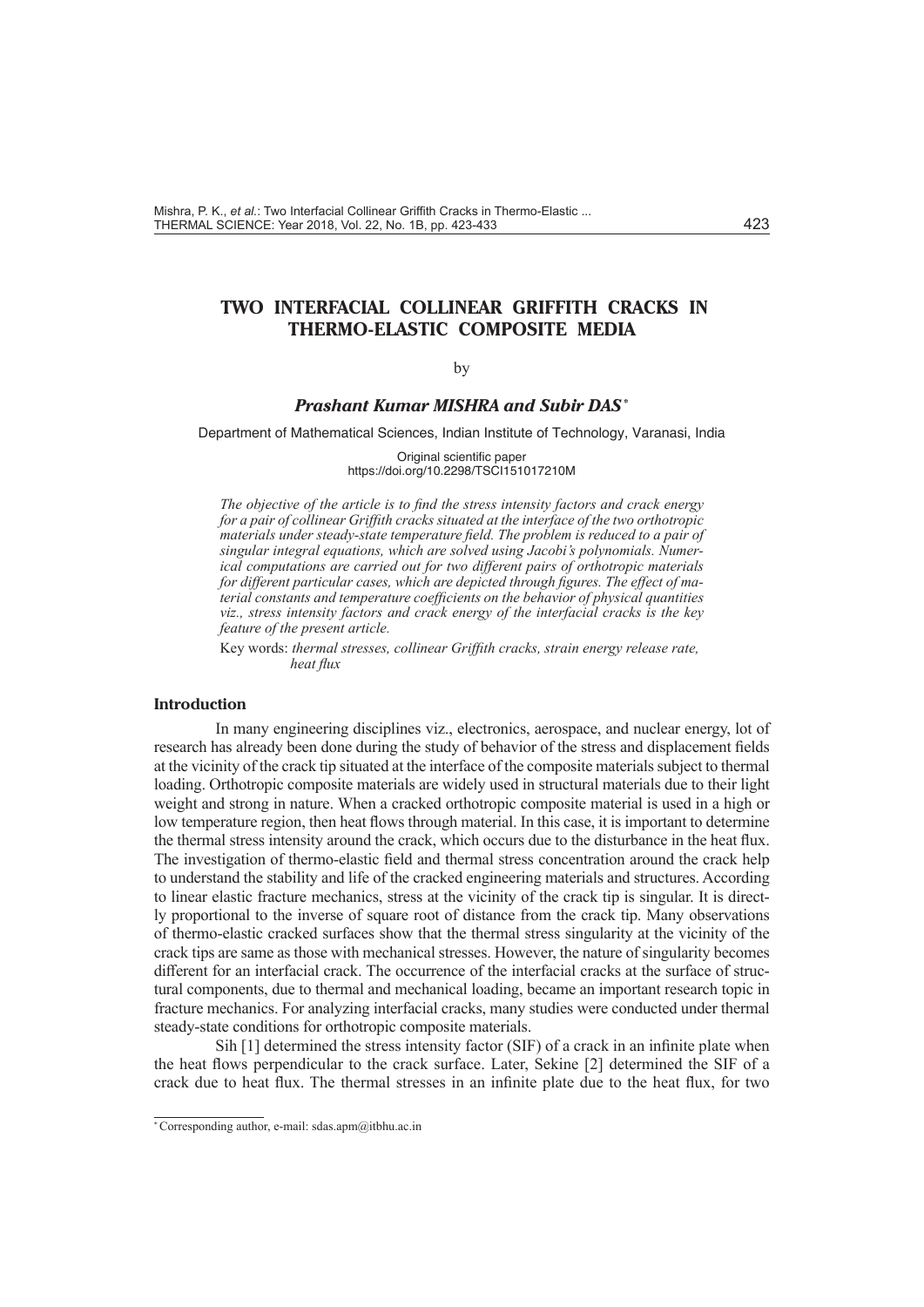cracks have been determined by the same author [3]. The SIF around the two collinear cracks were evaluated by Chen and Zhang [4] in an orthotropic plate under the heat flux. Thermal stress for a single crack in an infinite elastic layer and thermal stress around two parallel cracks had been determined by Itou and Rengen [5]. Chen and Zhang [6] have determined the thermal stress in an orthotropic strip containing two collinear cracks. Itou [7] evaluated SIF for two parallel cracks in an infinite orthotropic plate due to the heat flux. Baksi *et al*. [8] have solved the problem of determining the thermal stresses and displacement fields in an orthotropic plane containing a pair of equal collinear Griffith cracks using the integral transform technique based upon displacement potential under steady-state temperature field. Zhong *et al*. [9] examined the behavior of two collinear cracks embedded in an orthotropic solid, using the Fourier integral transform technique, under uniform heat flux and mechanical loading on the cracked surfaces. Problems related to thermal stress and strain can also be found in the research articles [10-15].

In the present article the authors have made an endeavor to determine the SIF at the tips of a pair of collinear Griffith cracks situated at the interface of two orthotropic thermo-elastic half planes subjected to a uniform heat flux and also to determine the energy required for creating two new surfaces and plastic deformation of the cracks under the steady-state temperature field. The problem has been reduced to a pair of second kind Fredholm integral equations, which are solved numerically using Jacobi polynomials. Numerical values of the SIF at the tips of the cracks for different prescribed crack lengths are presented through graphs for different particular cases. Numerical values of other physical quantity crack energy, obtained through different forms of the displacement potential functions, are also presented graphically.

# **Problem formulation**

Let us consider a mathematical model of two bonded homogeneous orthotropic elastic half planes,  $0 \le y \le \infty$  and  $-\infty \le y \le 0$ , containing a pair of collinear Griffith cracks situated symmetrically at the interface  $y = 0$ , when Cartesian co-ordinate axes coincide with the axes of symmetry of the elastic material. When thermal conditions are applied to the surface of an arbitrary 2-D orthotropic half planes, then the temperature field only depends on in-plane co-ordinates under the steady-state condition. The temperature distribution functions  $T^{(i)}(x,y)$  are assumed to satisfy the following heat conduction equation in the orthotropic media.

$$
\frac{\partial^2 T^{(i)}}{\partial x^2} + K^{(i)^2} \frac{\partial^2 T^{(i)}}{\partial y^2} = 0
$$
\n(1)

where  $(K^{(i)})^2 = K^{(i)}_y / K^{(i)}_x$  and  $K^{(i)}_y$  and  $K^{(i)}_x$ ,  $(i = 1, 2)$  are the thermal conductive coefficients along y- and x-directions, respectively, for each half plane.

The general solution of  $T^{(j)}(x, y)$  is (c. f., Clements and Tauchert [16]):

$$
T^{(j)}(x,y) = \frac{1}{2\pi} \int_{0}^{\infty} \{A^{(j)}(p)e^{[p(ix-y/K^{(j)})]} + \overline{A}^{(j)}(p)e^{[p(-ix-y/K^{(j)})]}\}dp,
$$
 (2)

where  $i = (-1)^{1/2}, j = 1, 2$  and  $A^{(j)}(p)$  and  $\overline{A}^{(j)}(p)$  are the arbitrary functions of p.

Here we have assumed that

$$
T^{(i)}(x, 0) = h^{(i)}(x)
$$
\n(3)

and hence the Fourier integral form of temperature distribution may be written:

$$
T^{(i)}(x,0) = \frac{1}{2\pi} \int_{0}^{\infty} \left\{ \int_{-\infty}^{\infty} h^{(i)}(\xi) e^{[p(i\xi)]} e^{[p(ix)]} + h^{(i)}(\xi) e^{[p(i\xi)]} e^{[p(-ix)]} d\xi \right\} dp
$$
(4)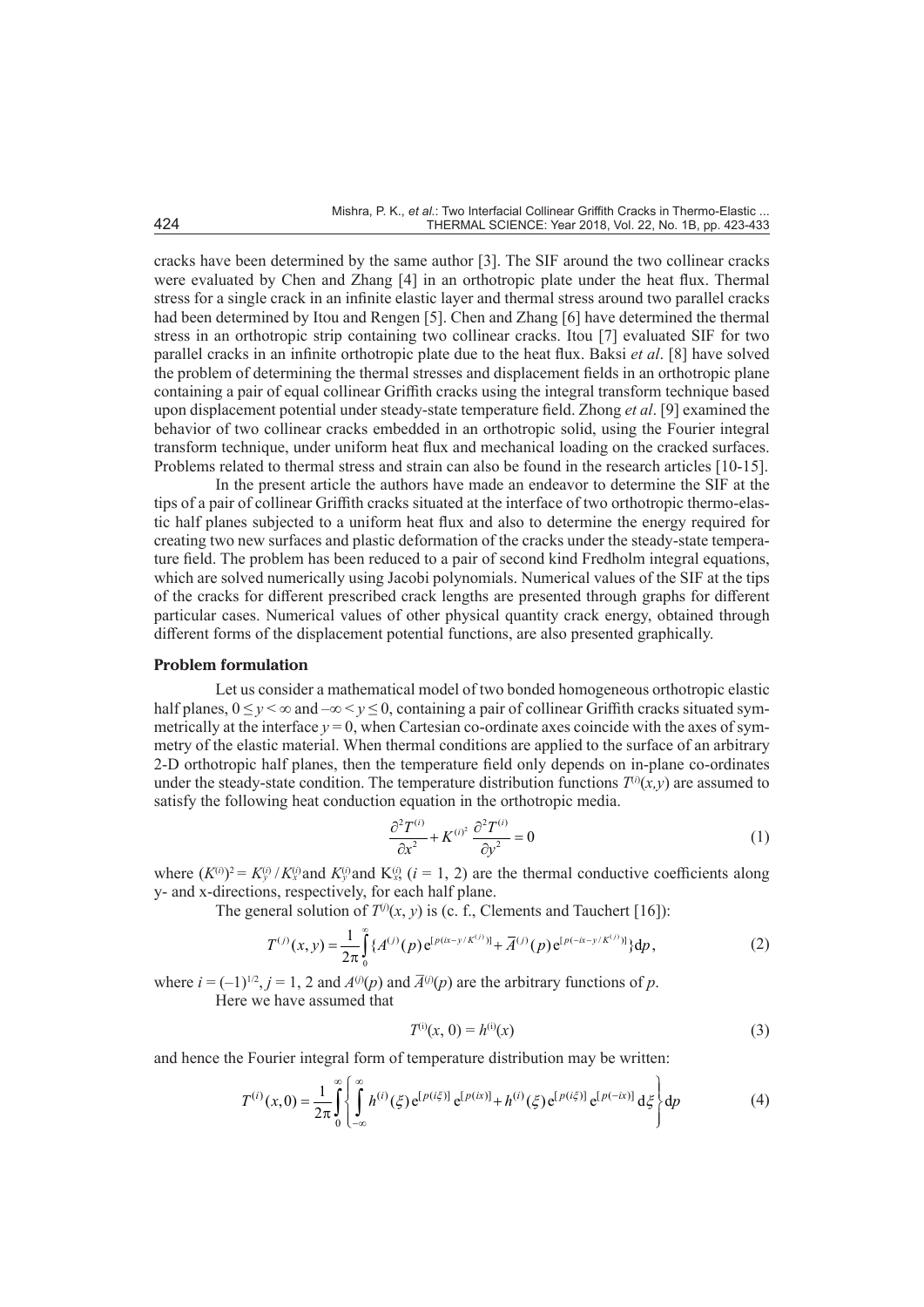From eqs. (2) and (4), we get:

$$
A^{(i)}(p) = \int_{-\infty}^{\infty} h^{(i)}(\xi) e^{-ip\xi} d\xi, \qquad \overline{A}^{(i)}(p) = \int_{-\infty}^{\infty} h^{(i)}(\xi) e^{ip\xi} d\xi
$$
 (5)

From eqs. (2) and (5), the temperature distribution  $T^{(i)}(x, y)$  is obtained:

$$
T^{(i)}(x, y) = \frac{1}{\pi} \int_{-\infty}^{\infty} \frac{y / K^{(i)} h^{(i)}(\xi) d\xi}{(y / K^{(i)})^2 + (\xi - x)^2}
$$
(6)

 $If we consider$ 

$$
h^{(i)}(x) = \delta(x) \tag{7}
$$

where  $h^{(i)}(x)$  is the prescribed temperature distribution become line source along y-axis and  $\delta(x)$ is the Dirac delta function, the resultant temperature distribution is obtained:

$$
T^{(i)}(x, y) = \frac{1}{\pi} \frac{(y/K^{(i)})}{(y/K^{(i)})^2 + x^2}
$$
 (8)

The relations between the plane stress, induced by the distribution of temperature, and displacement components  $u^{(i)}(x, y)$  and  $v^{(i)}(x, y)$  along x- and y-directions are given by:

$$
\sigma_{xx}^{(i)}(x, y) = C_{11}^{(i)} \frac{\partial u^{(i)}}{\partial x} + C_{12}^{(i)} \frac{\partial v^{(i)}}{\partial y} - \beta_x^{(i)} T^{(i)}
$$
(9)

$$
\sigma_{yy}^{(i)}(x,y) = C_{12}^{(i)} \frac{\partial u^{(i)}}{\partial x} + C_{22}^{(i)} \frac{\partial v^{(i)}}{\partial y} - \beta_{y}^{(i)} T^{(i)}
$$
(10)

$$
\sigma_{xy}^{(i)}(x,y) = C_{66}^{(i)} \left( \frac{\partial u^{(i)}}{\partial x} + \frac{\partial v^{(i)}}{\partial y} \right)
$$
 (11)

where  $C_{jk}^{(i)}$  are the elastic constants,  $\beta_{x}^{(i)}$  and  $\beta_{y}^{(i)}$  are the stress temperature coefficients. The displacement equations of equilibrium are given by:

$$
C_{11}^{(i)}\frac{\partial^2 u^{(i)}}{\partial x^2} + C_{66}^{(i)}\frac{\partial^2 u^{(i)}}{\partial y^2} + \left[C_{12}^{(i)} + C_{66}^{(i)}\right]\frac{\partial^2 v^{(i)}}{\partial x \partial y} = \beta_x^{(i)}\frac{\partial T^{(i)}}{\partial x}
$$
(12)

$$
C_{22}^{(i)}\frac{\partial^2 v^{(i)}}{\partial y^2} + C_{66}^{(i)}\frac{\partial^2 v^{(i)}}{\partial x^2} + \left[C_{12}^{(i)} + C_{66}^{(i)}\right]\frac{\partial^2 u^{(i)}}{\partial x \partial y} = \beta_{y}^{(i)}\frac{\partial T^{(i)}}{\partial y}
$$
(13)

The quantities with superscripts  $i = 1, 2$  refer to those for the half plane-(1) and half plane-(2), respectively. It is assumed that at the interface  $y = 0$ , the cracks defined by  $a \le |x| \le b$ are opened by internal normal and shearing tractions  $p_1(x)$  and  $p_2(x)$ , respectively, fig. 1. For the described problem the boundary conditions on  $y = 0$  are given by:

$$
\sigma_{yy}^{(1)}(x,0) = -p_1(x), \ a \le |x| \le b \tag{14}
$$

$$
\sigma_{xy}^{(1)}(x,0) = -p_2(x), \ a \le |x| \le b \tag{15}
$$

$$
u^{(1)}(x,0) = u^{(2)}(x,0), \ |x| < a, \ |x| > b \tag{16}
$$

$$
v^{(1)}(x,0) = v^{(2)}(x,0), \ |x| < a, \ |x| > b \tag{17}
$$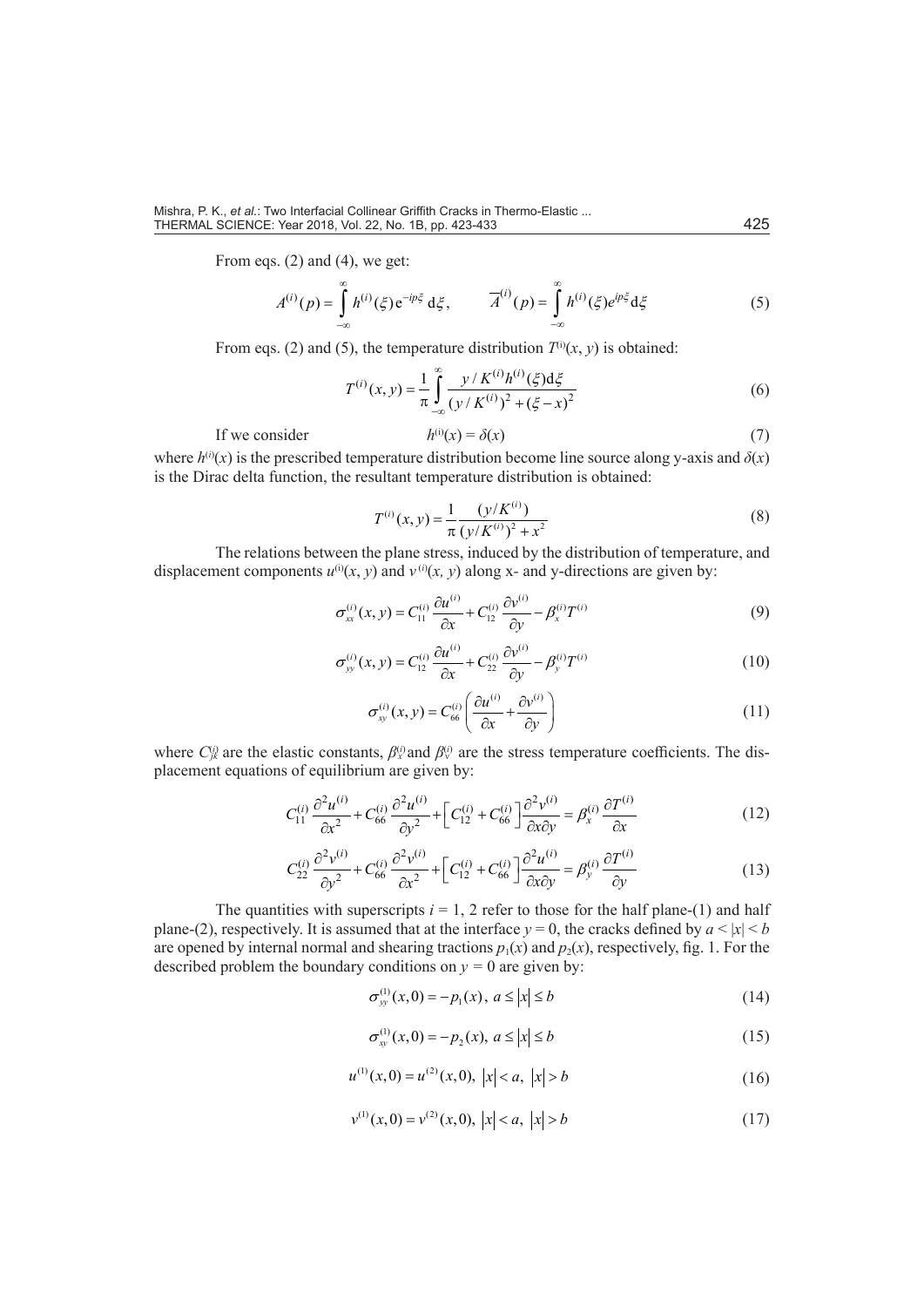

$$
\sigma_{yy}^{(1)}(x,0) = \sigma_{yy}^{(2)}(x,0), \ -\infty < x < \infty \tag{18}
$$

$$
\sigma_{xy}^{(1)}(x,0) = \sigma_{xy}^{(2)}(x,0), \ -\infty < x < \infty \tag{19}
$$

# **Solution of the problem**

During the solution of the problem, we first introduce displacement potentials  $ψ$ <sup>(i)</sup>(*x*, *y*) and  $φ$ <sup>(i)</sup>(*x*, *y*) as, Sharma [17]:

$$
\psi^{(i)}(x,y) = \frac{1}{2\pi} \int_{0}^{\infty} \{A^{(i)}(p)B^{(i)}(p)e^{p\{ix-(y/K)\}} + \overline{A}^{(i)}(p)\overline{B}^{(i)}(p)e^{p\{-ix-(y/K)\}}\} dp
$$
(20)

Potential functions for the half planes are given by:

$$
\phi_1^{(i)}(x, y) = \frac{2}{\pi} \int_0^\infty s^{-2} A_1^{(i)}(s) e^{-\frac{sy}{\sqrt{A_1^{(i)}}}} \cos(sx) ds
$$
 (21)

$$
\phi_2^{(i)}(x, y) = \frac{2}{\pi} \int_0^\infty s^{-2} A_2^{(i)}(s) e^{-\frac{y}{\sqrt{A_2^{(i)}}}} \cos(sx) \, ds, \ i = 1, 2 \tag{22}
$$

The displacement components  $u^{(i)}$  and  $v^{(i)}$  are written:

$$
u^{(i)} = \frac{\partial \psi^{(i)}}{\partial x} + \frac{\partial \phi_1^{(i)}}{\partial x} + \frac{\partial \phi_2^{(i)}}{\partial x} \quad \text{and} \quad v^{(i)} = \mu_1^{(i)} \frac{\partial \psi^{(i)}}{\partial y} + k_1^{(i)} \frac{\partial \phi_1^{(i)}}{\partial y} + k_2^{(i)} \frac{\partial \phi_2^{(i)}}{\partial y} \tag{23}
$$

The corresponding thermal stresses are:

$$
\frac{\sigma_{xx}^{(i)}(x,y)}{C_{66}^{(i)}} = -\left[ (1 + k_1^{(i)}) \frac{\partial^2 \phi_1^{(i)}}{\partial y^2} + (1 + k_2^{(i)}) \frac{\partial^2 \phi_2^{(i)}}{\partial y^2} + (1 + \eta^{(i)}) \frac{\partial^2 \psi^{(i)}}{\partial y^2} \right]
$$
(24)

$$
\frac{\sigma_{yy}^{(i)}(x,y)}{C_{66}^{(i)}} = \left[ (1 + k_1^{(i)}) \mu_1^{(i)} \frac{\partial^2 \phi_1^{(i)}}{\partial y^2} + (1 + k_2^{(i)}) \mu_2^{(i)} \frac{\partial^2 \phi_2^{(i)}}{\partial y^2} - (1 + \eta^{(i)}) \frac{\partial^2 \psi^{(i)}}{\partial x^2} \right] \tag{25}
$$

$$
\frac{\sigma_{xy}^{(i)}(x,y)}{C_{66}^{(i)}} = \left[ (1 + k_1^{(i)}) \frac{\partial^2 \phi_1^{(i)}}{\partial x \partial y} + (1 + k_2^{(i)}) \frac{\partial^2 \phi_2^{(i)}}{\partial x \partial y} + (1 + \eta^{(i)}) \frac{\partial^2 \psi^{(i)}}{\partial x \partial y} \right]
$$
(26)

The displacement eqs. (12) and (13) are satisfied by eq. (20) for non-trivial  $\phi_j^{(i)}$  if:

$$
\eta^{(i)} = \frac{\beta_{y}^{(i)} \left[ C_{66}^{(i)} - K^{(i)2} C_{11}^{(i)} \right] + \beta_{x}^{(i)} \left[ C_{12}^{(i)} + C_{66}^{(i)} \right] K^{(i)2}}{\beta_{x}^{(i)} \left[ C_{22}^{(i)} - K^{(i)2} C_{66}^{(i)} \right] - \beta_{y}^{(i)} \left[ C_{12}^{(i)} + C_{66}^{(i)} \right]}
$$
(27)

$$
p^2 B = p^2 \overline{B} = K^{(i)2} \frac{\beta_x^{(i)} \left[ C_{22}^{(i)} - K^{(i)2} C_{66}^{(i)} \right] - \beta_y^{(i)} \left[ C_{12}^{(i)} + C_{66}^{(i)} \right]}{\left[ C_{22}^{(i)} - K^{(i)2} C_{66} \right] \left[ C_{66}^{(i)} - K^{(i)2} C_{11} \right] + K^{(i)} \left[ C_{12}^{(i)} + C_{66}^{(i)} \right]^2} = k \tag{28}
$$

Here, the potential functions *ϕ*(*i*) *<sup>j</sup>* satisfies the following differential equations:

$$
\left(\frac{\partial^2}{\partial x^2} + \frac{\partial^2}{\partial y^2}\right) \phi_j^{(i)}(x, y) = 0, \quad i = 1, 2, \quad j = 1, 2
$$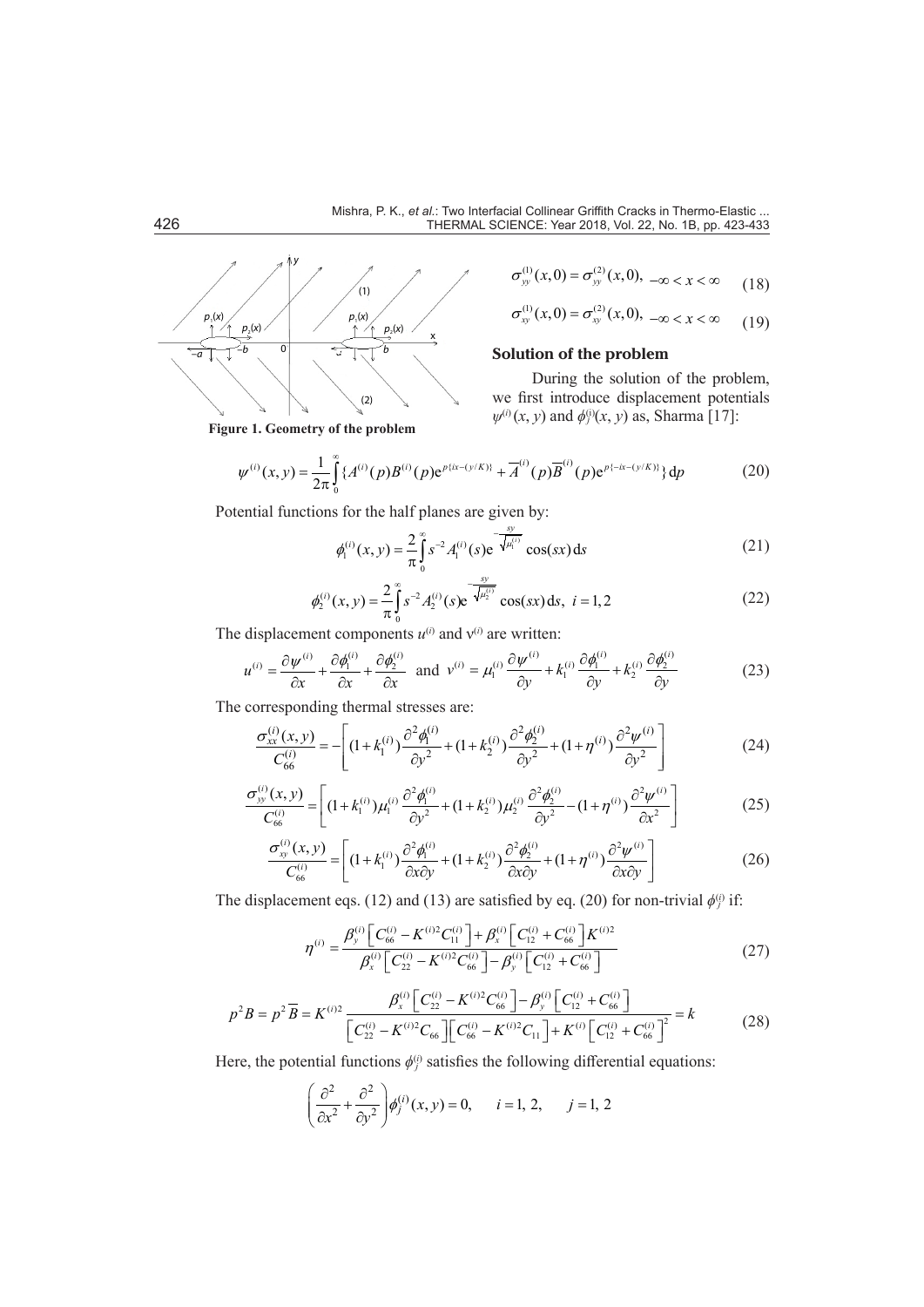where  $\mu_1^{(i)}$  and  $\mu_2^{(i)}$  are the real roots of the equation:

$$
C_{11}^{(i)}C_{66}^{(i)}\mu^{(i)2} + [(C_{12}^{(i)})^2 + 2C_{12}^{(i)}C_{66}^{(i)} - C_{11}^{(i)}C_{22}^{(i)}]\mu^{(i)} + C_{212}^{(i)}C_{66}^{(i)} = 0
$$
\n(29)

with

$$
k_j^{(i)} = \frac{C_{11}^{(i)} \mu_j^{(i)} - C_{66}^{(i)}}{C_{66}^{(i)} + C_{12}^{(i)}}
$$
(30)

 $A^{(i)}(s)$  and  $A^{(i)}(s)$  ( $i = 1,2$ ) are the undetermined functions. Applying the boundary conditions (18) and (19), we get:

$$
A_1^{(2)}(s) = \frac{k^{(2)}(1+\eta^{(2)})\sqrt{\mu_1^{(2)}}}{2(\sqrt{\mu_2^{(2)}}-\sqrt{\mu_1^{(2)}})(1+k_1^{(2)})} \left(\frac{K^{(2)}-\sqrt{\mu_2^{(2)}}}{K^{(2)}}\right) + \frac{C_{66}^{(1)}}{C_{66}^{(2)}}\frac{k^{(1)}(1+\eta^{(1)})}{2K^{(1)}}\frac{\sqrt{\mu_1^{(2)}}\left(\sqrt{\mu_2^{(2)}}-K^{(1)}\right)}{(1+k_1^{(2)})\left(\sqrt{\mu_2^{(2)}}-\sqrt{\mu_1^{(2)}}\right)} + A_1^{(1)}(s)\frac{\sqrt{\mu_1^{(2)}}(1+k_1^{(1)})\left(\sqrt{\mu_2^{(2)}}-\sqrt{\mu_1^{(1)}}\right)}{\sqrt{\mu_1^{(1)}}(1+k_1^{(2)})\left(\sqrt{\mu_2^{(2)}}-\sqrt{\mu_1^{(2)}}\right)} + A_2^{(1)}(s)\frac{\sqrt{\mu_1^{(2)}}(1+k_2^{(1)})\left(\sqrt{\mu_2^{(2)}}-\sqrt{\mu_2^{(1)}}\right)}{\sqrt{\mu_2^{(1)}}(1+k_1^{(2)})\left(\sqrt{\mu_2^{(2)}}-\sqrt{\mu_1^{(2)}}\right)} + A_2^{(1)}(s)\frac{\sqrt{\mu_1^{(2)}}(1+k_2^{(1)})\left(\sqrt{\mu_2^{(2)}}-\sqrt{\mu_1^{(2)}}\right)}{2\left(\sqrt{\mu_1^{(2)}}-\sqrt{\mu_2^{(2)}}\right)(1+k_2^{(2)})}\left(\frac{K^{(2)}-\sqrt{\mu_1^{(2)}}}{K^{(2)}}\right) + \frac{C_{66}^{(1)}}{C_{66}^{(2)}}\frac{k^{(1)}(1+\eta^{(1)})}{2K^{(1)}}\frac{\sqrt{\mu_2^{(2)}}\left(\sqrt{\mu_2^{(2)}}-\sqrt{\mu_2^{(2)}}\right)}{(1+k_2^{(2)})\left(\sqrt{\mu_1^{(2)}}-\sqrt{\mu_2^{(2)}}\right)} + A_1^{(1)}(s)\frac{\sqrt{\mu_2^{(2)}}(1+k_2^{(1)})\left(\sqrt{\mu_1^{(2)}}-\sqrt{\mu_2^{(2)}}\right)}{\sqrt{\mu_2^{(1)}}(1+k_2^{(2)})\left(\sqrt{\mu_1^{(2)}}-\sqrt{\mu_2^{(2)}}\right)}
$$

Boundary conditions (16) and (17), with the help of the previous equations, give rise to:

$$
\int_{0}^{\infty} \left\{ \alpha_1 + \alpha_2 A_1^{(1)}(s) + \alpha_3 A_2^{(1)}(s) \right\} \frac{\sin(sx)}{s} dx = 0, \quad 0 < x < a, \quad b < x < \infty
$$
  

$$
\int_{0}^{\infty} \left\{ \beta_1 + \beta_2 A_1^{(1)}(s) + \beta_3 A_2^{(1)}(s) \right\} \frac{\cos(sx)}{s} dx = 0, \quad 0 < x < a, \quad b < x < \infty
$$

Now setting:

$$
\alpha_1 + \alpha_2 A_1^{(1)}(s) + \alpha_3 A_2^{(1)}(s) = \int_a^b f_1(t) \cos(st) dt
$$
  

$$
\beta_1 + \beta_2 A_1^{(1)}(s) + \beta_3 A_2^{(1)}(s) = \int_a^b f_2(t) \sin(st) dt
$$

where

$$
\alpha_{1} = \frac{k^{(1)} - k^{(2)}}{2} - \left[ \frac{k^{(2)}(1 + \eta^{(2)})\sqrt{\mu_{1}^{(2)}}}{2(\sqrt{\mu_{2}^{(2)}} - \sqrt{\mu_{1}^{(2)}})(1 + k_{1}^{(2)})} \left(\frac{K^{(2)} - \sqrt{\mu_{2}^{(2)}}}{K^{(2)}}\right) + \frac{C_{66}^{(1)}}{C_{66}^{(2)}} \frac{k^{(1)}(1 + \eta^{(1)})}{2K^{(1)}} \frac{\sqrt{\mu_{1}^{(2)}}\left(\sqrt{\mu_{2}^{(2)}} - K^{(1)}\right)}{(1 + k_{1}^{(2)})\left(\sqrt{\mu_{2}^{(2)}} - \sqrt{\mu_{1}^{(2)}}\right)}\right] - \left[ \frac{k^{(2)}(1 + \eta^{(2)})\sqrt{\mu_{2}^{(2)}}}{2\left(\sqrt{\mu_{1}^{(2)}} - \sqrt{\mu_{2}^{(2)}}\right)(1 + k_{2}^{(2)})}\left(\frac{K^{(2)} - \sqrt{\mu_{1}^{(2)}}}{K^{(2)}}\right) + \frac{C_{66}^{(1)}}{C_{66}^{(2)}} \frac{k^{(1)}(1 + \eta^{(1)})}{2K^{(1)}} \frac{\sqrt{\mu_{2}^{(2)}}\left(\sqrt{\mu_{2}^{(2)}} - K^{(1)}\right)}{(1 + k_{2}^{(2)})\left(\sqrt{\mu_{1}^{(2)}} - \sqrt{\mu_{2}^{(2)}}\right)}\right]
$$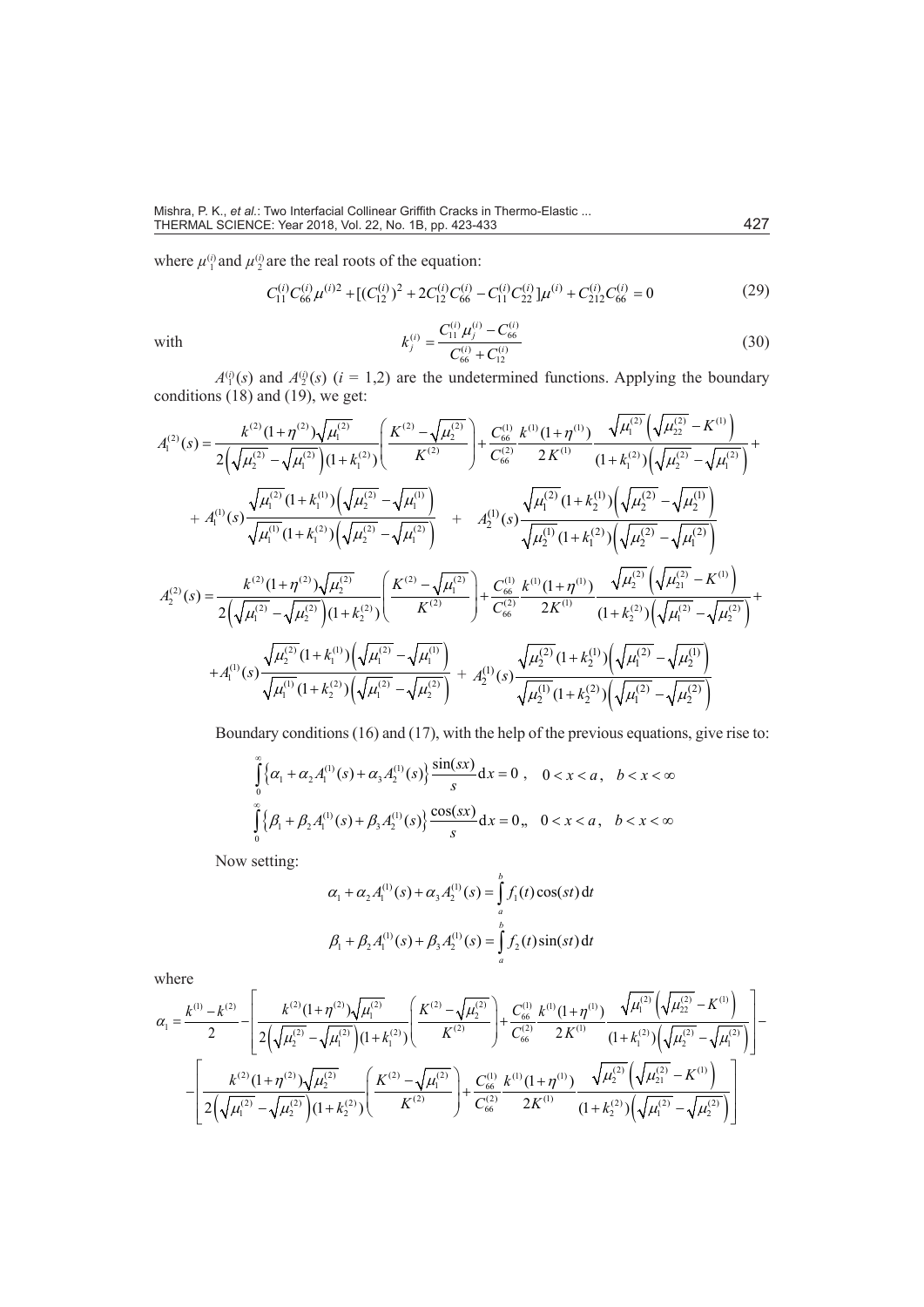$$
\alpha_{2} = 1 - \frac{\sqrt{\mu_{1}^{(2)}} (1 + k_{1}^{(1)}) \left(\sqrt{\mu_{2}^{(2)}} - \sqrt{\mu_{1}^{(1)}}\right)}{\sqrt{\mu_{1}^{(1)}} (1 + k_{1}^{(2)}) \left(\sqrt{\mu_{2}^{(2)}} - \sqrt{\mu_{1}^{(2)}}\right)} - \frac{\sqrt{\mu_{2}^{(2)}} (1 + k_{1}^{(1)}) \left(\sqrt{\mu_{1}^{(2)}} - \sqrt{\mu_{1}^{(1)}}\right)}{\sqrt{\mu_{1}^{(1)}} (1 + k_{2}^{(2)}) \left(\sqrt{\mu_{1}^{(2)}} - \sqrt{\mu_{2}^{(2)}}\right)}
$$
\n
$$
\alpha_{3} = 1 - \frac{\sqrt{\mu_{1}^{(2)}} (1 + k_{2}^{(1)}) \left(\sqrt{\mu_{2}^{(2)}} - \sqrt{\mu_{2}^{(1)}}\right)}{\sqrt{\mu_{2}^{(2)}} (1 + k_{2}^{(1)}) \left(\sqrt{\mu_{1}^{(2)}} - \sqrt{\mu_{2}^{(2)}}\right)}
$$
\n
$$
\beta_{1} = \frac{k^{(1)} \eta^{(1)}}{2 K^{(1)}} - \frac{k^{(2)} \eta^{(2)}}{2 K^{(2)}}
$$
\n
$$
\beta_{2} = \frac{k_{1}^{(1)}}{\sqrt{\mu_{1}^{(1)}}} + \frac{k_{1}^{(2)}}{\sqrt{\mu_{1}^{(2)}}} \frac{\sqrt{\mu_{1}^{(2)}} (1 + k_{1}^{(1)}) \left(\sqrt{\mu_{2}^{(2)}} - \sqrt{\mu_{1}^{(1)}}\right)} - \frac{k^{(2)} \eta^{(2)}}{2 K^{(2)}}
$$
\n
$$
\beta_{2} = \frac{k_{1}^{(1)}}{\sqrt{\mu_{1}^{(1)}}} + \frac{k_{1}^{(2)}}{\sqrt{\mu_{1}^{(2)}}} \frac{\sqrt{\mu_{1}^{(2)}} (1 + k_{1}^{(1)}) \left(\sqrt{\mu_{2}^{(2)}} - \sqrt{\mu_{1}^{(1)}}\right)}{2 K^{(2)}} + \frac{k_{2}^{(2)}}{\sqrt{\mu_{2}^{(2)}}} \frac{\sqrt{\mu_{2}^{(2)}} (1 + k_{1}^{(1)}) \left(\sqrt{\mu_{1}^{(2)}} - \sqrt{\mu_{1}^{(1)}}\right)}{\sqrt{\mu_{1}^{(1)}} (1 + k_{2}^{(2)}) \left(\sqrt{\mu_{1}^{(2)}} - \sqrt{\mu_{2}^{(
$$

and after lengthy process of mathematical manipulations, boundary conditions (14) and (15) finally lead to the following singular integral equations:

$$
a_1 f_1(x) + \frac{2}{\pi} \int_a^b \frac{f_2(t)}{(t - x)} dt = -\frac{2}{\pi} p_1(x) \qquad a \le |x| \le b \tag{31}
$$

$$
c_1 f_2(x) + \frac{2}{\pi d_1} \int_a^b \frac{f_1(t)}{(t - x)} dt = -\frac{2}{\pi} p_2(x) - \frac{2c}{\pi x} \qquad a \le |x| \le b \tag{32}
$$

where

*c*

$$
a_{1} = \frac{2}{\pi} C_{66}^{(1)} \left[ (1 + k_{1}^{(1)}) \left( \frac{\beta_{3}}{\beta_{3} \alpha_{2} - \alpha_{3} \beta_{2}} \right) + (1 + k_{2}^{(1)}) \left( \frac{\beta_{2}}{\beta_{2} \alpha_{3} - \alpha_{2} \beta_{3}} \right) \right]
$$
  
\n
$$
\frac{1}{b_{1}} = \frac{2}{\pi} C_{66}^{(1)} \left[ (1 + k_{1}^{(1)}) \left( \frac{\alpha_{3}}{\beta_{3} \alpha_{2} - \alpha_{3} \beta_{2}} \right) + (1 + k_{2}^{(1)}) \left( \frac{\alpha_{2}}{\beta_{2} \alpha_{3} - \alpha_{2} \beta_{3}} \right) \right]
$$
  
\n
$$
c_{1} = \frac{2}{\pi} C_{66}^{(1)} \left[ \frac{(1 + k_{1}^{(1)})}{\sqrt{\mu_{1}^{(1)}}} \left( \frac{\alpha_{3}}{\beta_{3} \alpha_{2} - \alpha_{3} \beta_{2}} \right) + \frac{(1 + k_{2}^{(1)})}{\sqrt{\mu_{2}^{(1)}}} \left( \frac{\alpha_{2}}{\beta_{2} \alpha_{3} - \alpha_{2} \beta_{3}} \right) \right]
$$
  
\n
$$
\frac{1}{d_{1}} = \frac{2}{\pi} C_{66}^{(1)} \left[ \frac{(1 + k_{1}^{(1)})}{\sqrt{\mu_{1}^{(1)}}} \left( \frac{\beta_{3}}{\beta_{3} \alpha_{2} - \alpha_{3} \beta_{2}} \right) + \frac{(1 + k_{2}^{(1)})}{\sqrt{\mu_{2}^{(1)}}} \left( \frac{\beta_{2}}{\beta_{2} \alpha_{3} - \alpha_{2} \beta_{3}} \right) \right]
$$
  
\n
$$
= \frac{(1 + k_{1}^{(1)})}{\sqrt{\mu_{1}^{(1)}}} \left( \frac{\alpha_{3} \beta_{1} - \alpha_{1} \beta_{3}}{\beta_{3} \alpha_{2} - \alpha_{3} \beta_{2}} \right) + \frac{(1 + k_{2}^{(1)})}{\sqrt{\mu_{2}^{(1)}}} \left( \frac{\alpha_{2} \beta_{1} - \alpha_{1} \beta_{2}}{\beta_{2} \alpha_{3} - \alpha_{2} \beta_{3}} \right) + \frac{(1 + \eta^{(1)})}{2} \frac
$$

Equations (31) and (32) are reduced to the following singular integral equations for the determination of unknown functions  $f_i(x)$ :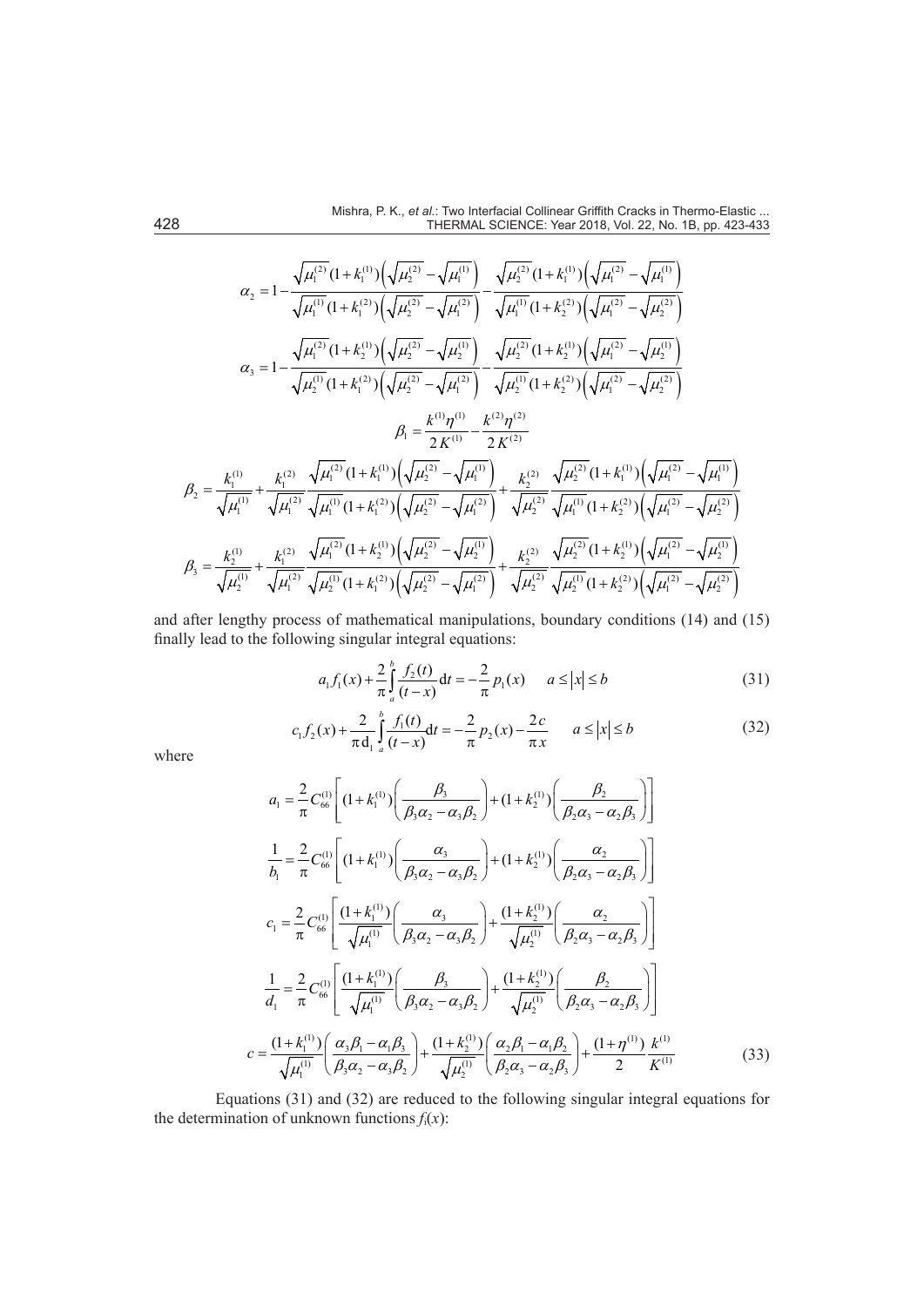$$
\phi_k(x) + \frac{1}{\pi i \varepsilon_k r_k} \int_a^b \frac{\phi_k(t)}{(t-x)} dt = -g_k(x) - \frac{2ic}{\pi r_k x} \qquad a \le |x| \le b \tag{34}
$$

where

$$
\phi_k(x) = \sqrt{a_1 b_1} f_1(x) + ir_k \sqrt{c_1 d_1} f_2(x), \quad k = 1, 2
$$

$$
\varepsilon = \sqrt{a_1 b_1 c_1 d_1}, \quad r_k = (-1)^{k+1}, \quad k = 1, 2
$$

$$
g_k(x) = \frac{2}{\pi} [\sqrt{b_1 / a_1}, p_1(x) + r_k \sqrt{d_1 / c_1}, p_2(x)] \quad k = 1, 2
$$

and  $f_i(x)$  are satisfying the conditions:

$$
\int_{a}^{b} f_i(t) \mathrm{d}t = 0, \ i = 1, 2
$$

The solution of the previous integral equations in (34) may be assumed:

$$
\phi_k(x) = \omega_k(x) \sum_{n=0}^{\infty} c_{kn} P_n^{(\alpha_k, \beta_k)}(x), \qquad k = 1, 2
$$
\n(35)

where  $\omega_k(x) = (1-x)^{\alpha_k} (1+x)^{\beta_k}$ 

$$
\alpha_k = -\frac{1}{2} + i\omega_k
$$
,  $\beta_k = -\frac{1}{2} - i\omega_k$ ,  $\omega_k = r_k \omega$  and  $\frac{1}{2\pi} \ln \left| \frac{1}{1 - \omega_k} \right|$ 

with  $c_{kn}$  as unknown constants. Now, using eq. (33), we get:

$$
\int_{a}^{b} \phi_i(t) \mathrm{d}t = 0, \ i = 1, 2
$$

which implies  $C_{k0} = 0$ ,  $k = 1, 2$ .

From eqs. (31) and (32), we get:

$$
\omega_{k}(x)\sum_{n=1}^{\infty}c_{kn}P_{n}^{(\alpha_{k}\beta_{k})}(x)+\frac{2}{\pi i \epsilon r_{k}}\int_{a}^{b}\frac{\omega_{k}(t)\sum_{n=0}^{\infty}c_{kn}P_{n}^{(\alpha_{k},\beta_{k})}(t)}{(t-x)}dt=-g_{k}(x)-\frac{2ic}{\pi r_{k}}\sqrt{\frac{d_{1}}{c_{1}}}\frac{1}{x}
$$
(36)

Multiplying the previous equation by  $P_j^{(a_k, \beta_k)}(x)$  and integrating from –1 to 1, we get:

$$
c_{ij}\theta_j^{(\alpha_k, \beta_k)} + \frac{2}{\pi i \varepsilon_k r_k} \sum_{n=1}^{\infty} c_{kn} L_{njk} = -F_{kj} - \frac{2 i c}{\pi r_k} \sqrt{\frac{d_1}{c_1}} \frac{1}{r} \frac{P_j^{(\alpha_k, \beta_k)}(x)}{x} dx
$$
  

$$
\theta_{j}^{(\alpha_k, \beta_k)} = \frac{2^{\alpha_k + \beta_k + 1}}{r} \frac{\Gamma(j + \alpha_k + 1)\Gamma(j + \beta_k + 1)}{\Gamma(j + \beta_k + 1)}
$$
(37)

where

$$
\theta_j^{(\alpha_k, \beta_k)} = \frac{2^{\alpha_k + \beta_k + 1}}{2j + \alpha_k + \beta_k + 1} \frac{\Gamma(j + \alpha_k + 1)\Gamma(j + \beta_k + 1)}{\Gamma(j + \alpha_k + \beta_k + 1) j!}
$$

$$
L_{njk} = \int_{-1}^{1} P_j^{(\alpha_k, \beta_k)}(x) \int_{a}^{b} \frac{\omega_k(t) P_n^{(\alpha_k, \beta_k)}(t)}{(t - x)} dt dx \qquad F_{kj} \qquad \int g_k(x) P_j^{(\alpha_k, \beta_k)}(x) dx
$$

and the principal value of 1  $\int_{-1}^{\infty} dx / x$  is considered as zero.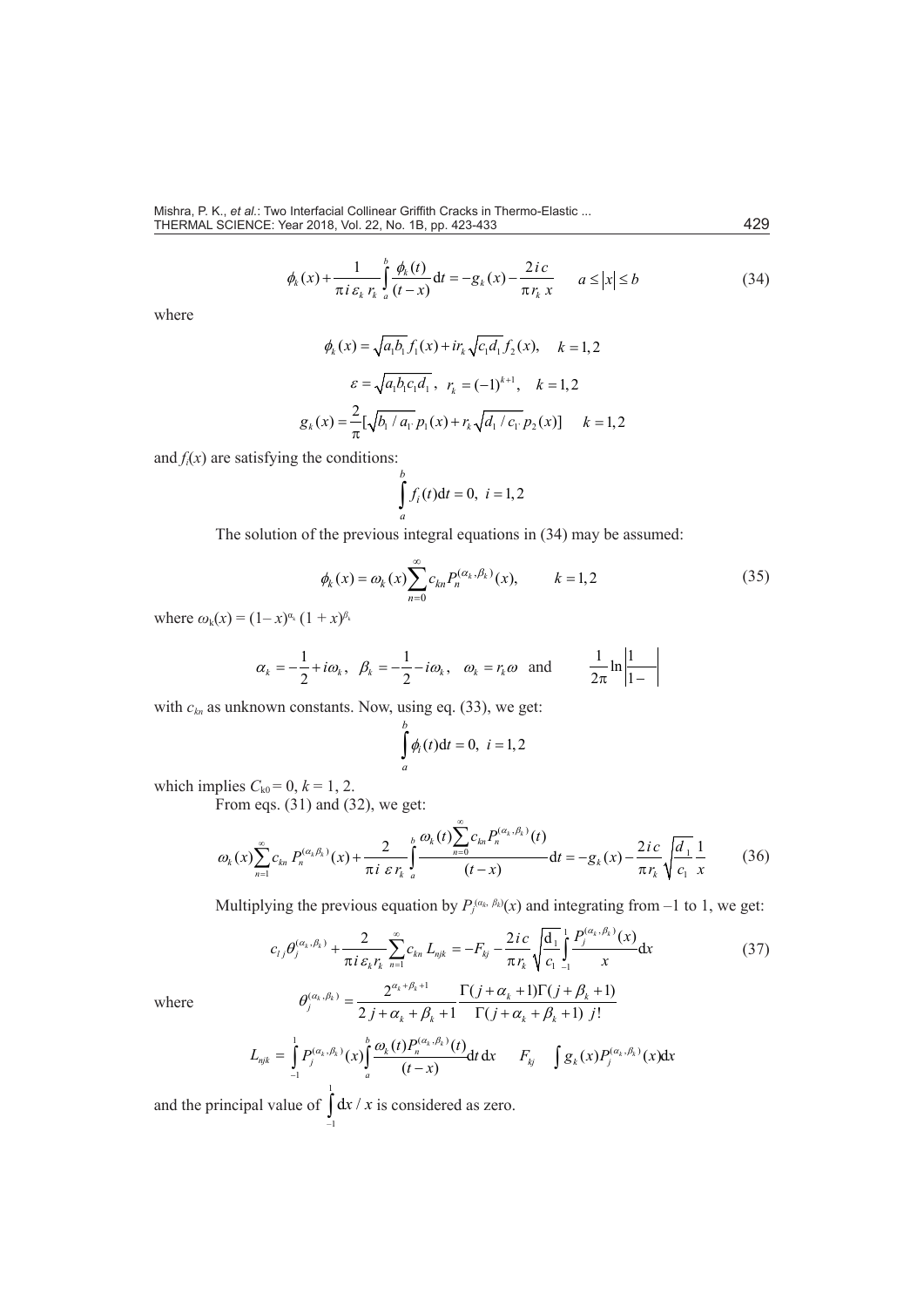Finally, the stress intensity factors at the crack tips  $x = a$  and  $x = b$  are calculated:

$$
\sqrt{b_1/a_1} K_1^a + i r_k \sqrt{d_1/c_1} K_{11}^a = \lim_{x \to a^-} (x - a)^{-a_k} (x + a)^{-\beta_k} [\sqrt{b_1/a_1} \sigma_{yy}^{(1)}(x, 0) + i r_k \sqrt{d_1/c_1} \sigma_{xy}^{(1)}(x, 0)] =
$$
  

$$
= \frac{(-1)^{a_k} \pi a}{2} \sum_{n=1}^{\infty} c_{kn} P_n^{(a_k, \beta_k)}(1), \quad k = 1, 2
$$
 (38)

$$
\sqrt{b_1/a_1} K_l^b + i r_k \sqrt{d_1/c_1} K_l^b = \lim_{x \to b^+} (x - b)^{-a_k} (x + b)^{-\beta_k} [\sqrt{b_1/a_1} \sigma_{yy}^{(1)}(x, 0) + i r_k \sqrt{d_1/c_1} \sigma_{xy}^{(1)}(x, 0)] =
$$

$$
=\frac{(-1)^{\alpha_k} \pi b}{2} \sum_{n=1}^{\infty} c_{kn} P_n^{(\alpha_k, \beta_k)}(1), \quad k=1,2
$$
 (39)

The crack energy is calculated:

$$
W = \int_{a}^{b} p_1(x) [v^{(1)}(x,0) - v^{(2)}(x,0)] dx
$$
 (40)

#### **Results and discussion**

In this section, the numerical computations have been done to find physical quantities viz., SIF and the crack energy for two collinear cracks situated at the interface of two pairs of orthotropic materials with first one as *α*-uranium and epoxy boron, and the second one as beryllium and epoxy boron. In each case first type of material is taken as half plane-1 and second type of material as half plane-2. During the computations the crack length is considered as  $b=1$  and  $a=0.1$  (0.1) 0.9 and also the loadings are considered as  $p_1(x) = p$ ,  $p_2(x) = 0$ . The ratios of the stress temperature coefficients  $\beta_y^{(1)}/\beta_x^{(1)}$  and  $\beta_y^{(2)}/\beta_x^{(2)}$  are taken as 0.67 and 0.5, respectively, for the first pair of materials, and 0.7 and  $0.5$ , respectively, for second pair of materials. The elastic constants of the orthotropic material and  $0.5$ , respectively, for second pair of materials. The elastic constants of the orthotropic material *α*-uranium have been taken as  $C_{11} = 21.47 \cdot 10^6$  psi (148.03 GPa),  $C_{12} = 4.65 \cdot 10^6$  psi (32.06 GPa),  $C_{22}$  = 19.36⋅10<sup>6</sup> psi (133.48 GPa),  $C_{66}$  = 7.43⋅10<sup>6</sup> psi (51.22 GPa), Das and Patra [18]. The elastic constants of the other considered orthotropic material boron-epoxy has been taken as *C*<sub>11</sub> = 30.3⋅10<sup>6</sup> psi (208.91 GPa), *C*<sub>12</sub> = 3.78⋅10<sup>6</sup> psi (26.06 GPa), *C*<sub>22</sub> = 4.04⋅10<sup>6</sup> psi (27.85 GPa),  $C_{66} = 1.13 \cdot 10^6 \text{ psi}$  (7.79 GPa), (Sih and Chen [19]), and those of orthotropic material beryllium are taken as *C*<sub>12</sub> = 8.88⋅10<sup>6</sup> psi (61.22 GPa), *C*<sub>22</sub> = 36.49⋅10<sup>6</sup> psi (251.58 GPa), *C*<sub>66</sub> = 11.24⋅10<sup>6</sup> psi (77.4 GPa), Das and Patra [18]. For the first and second pair of materials, the SIF at the tip  $x = a$  are described through fig. 2 and 3, respectively, for different values of *a*/*b*, whereas the physical quantities at the tip  $x = b$  for both the pair of materials are depicted through figs. 4 and 5 for various  $a/b$ . The numerical values of crack energies for the two pairs of materials are shown through figs. 6 and 7 for different values of *a*/*b*.

It is seen from fig. 2 that as the length of the crack decreases, both  $K_l^a$  and  $K_{ll}^a$  decrease. Same nature is followed for the second pair of materials, fig. 3, with only difference is that the values of SIF change as it completely depends on material constants.

As the lengths of the cracks decrease, figs. 4 and 5, *i. e*., cracks separation distance increases, then  $K_I^b$  decreases,  $K_I^b$  increases under thermo-mechanical loading for both pairs of materials. This shows that there is a least possibility of crack propagation at  $x = b$ , even when the tips of the cracks come very close to each other. The decreases of Mode II stress intensity factor justifies that as the distance between two cracks decreases, the effect of their propagation tendency in sliding mode will be decreased.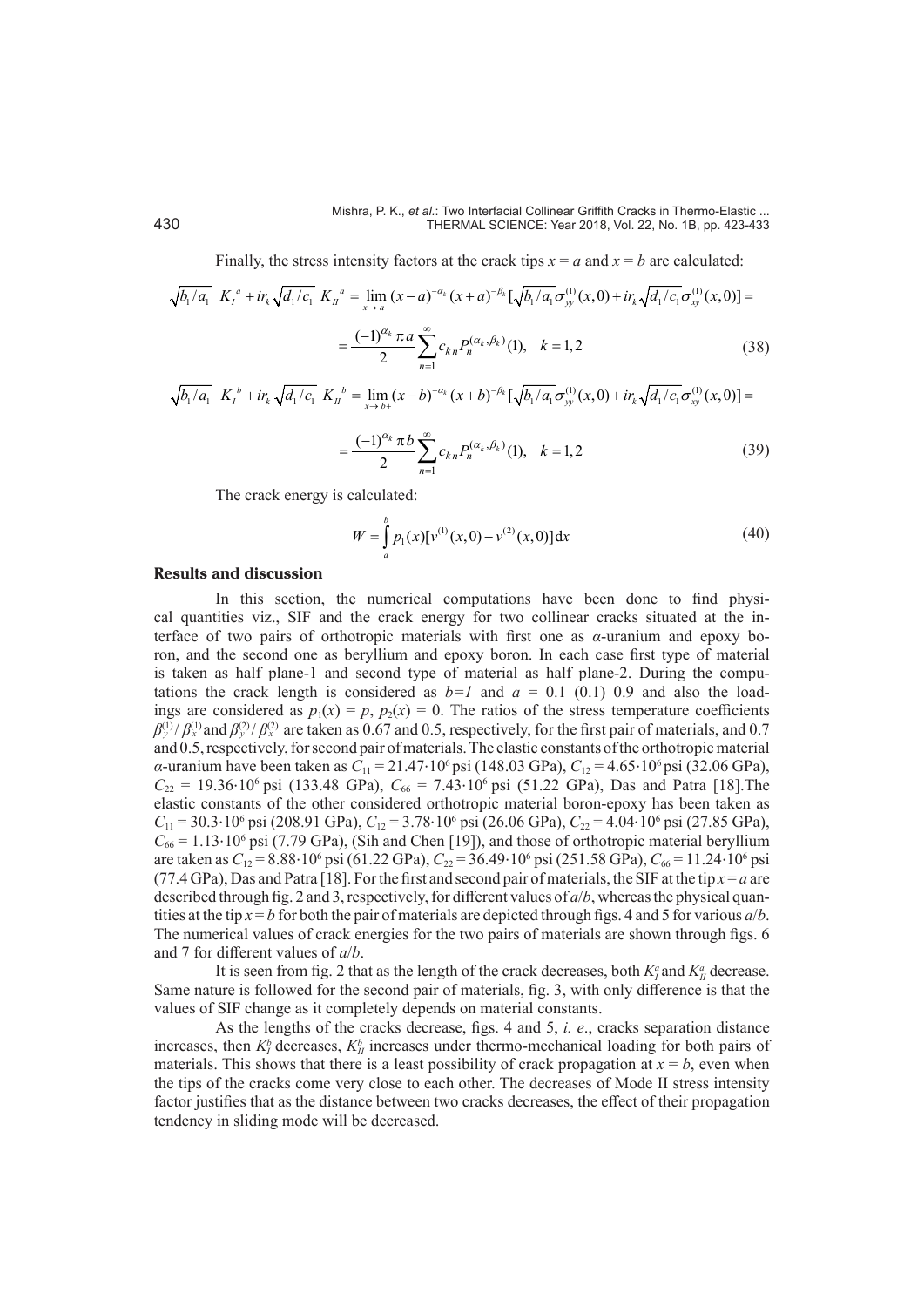

**Figure 2. Plots of**  $K_I^a/a^{1/2}p$  **and**  $K_{II}^a/a^{1/2}p$ *vs***.** *a***/***b* **for the first pair of materials**





**Figure 3. Plots of**  $K_I^a/a^{1/2}p$  **and**  $K_{II}^a/a^{1/2}p$ *vs***.** *a***/***b* **for the second pair of materials**



*vs. a***/***b* **for the first pair of materials**







**Figure 6. Plot of** *W***/***ap vs***.** *a***/***b* **for the first pair of materials**

**pair of materials**

The nature of behavior of crack energy for first pair of materials is same as the second pair of materials with the difference is that in first case the nature of the decrease is very fast as compared to the gradually decrease of the second case.

In the numerical computation it is also given special emphasis to determine other physical quantity crack energy, *W*, to determine the energy required by the crack per unit increase in area. Figures 6 and 7 show that the crack energy increases with the increase of crack length. The increment of crack energy represents that as crack advances then plastic zone size becomes large due to which more energy will be required for the crack propagation after attaining its critical value.

It is seen from the figs. 2-5 that first pair of materials can sustain more stress intensity compared to second pair of materials without fracture and it is also justified from figs. 6 and 7 that for the first pair of materials the crack energy is higher compared to the second pair of materials due to formation of large plastic zone at the crack tips with increase of crack length.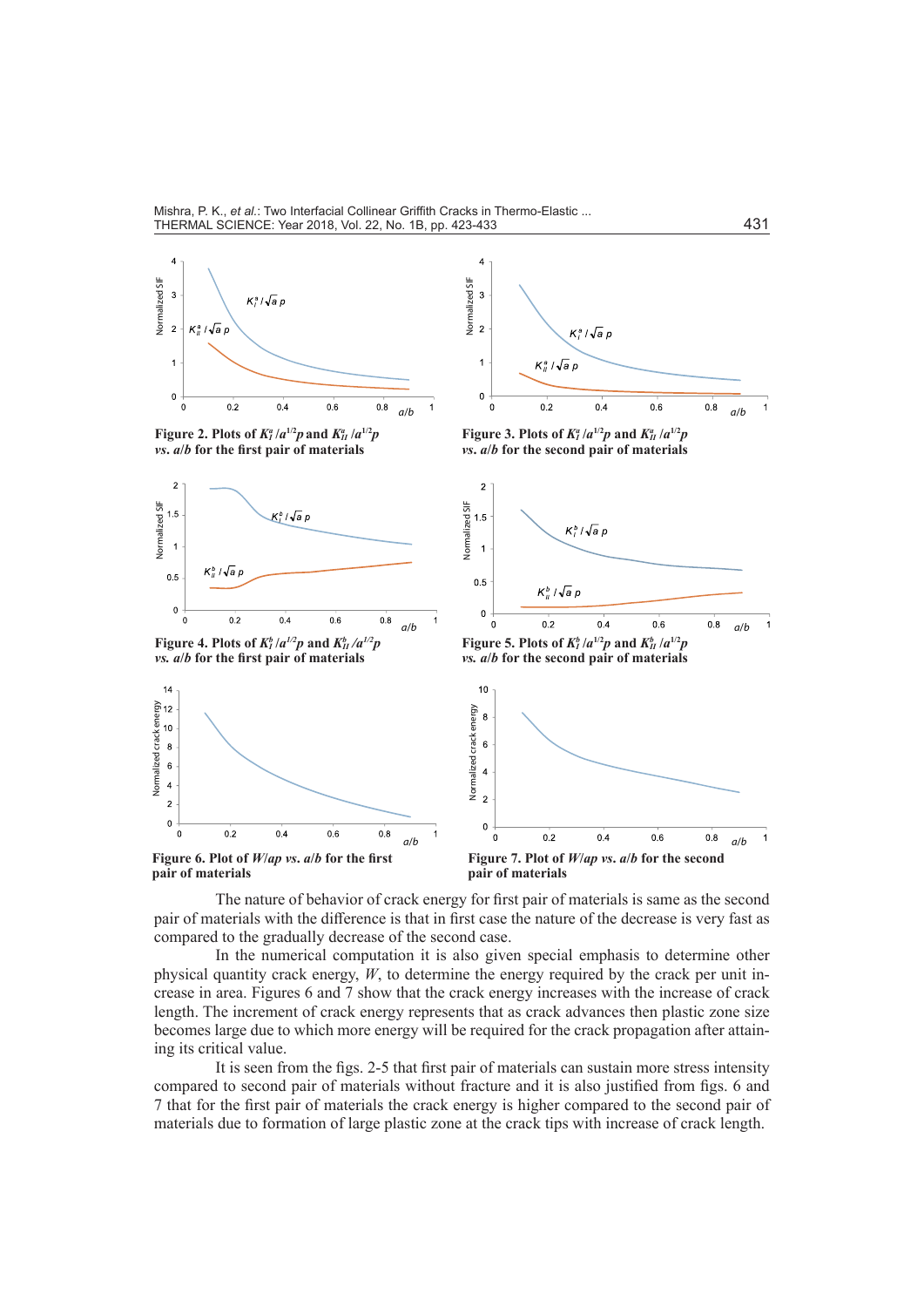# **Conclusion**

In the present article the authors have achieved four important goals. The first one is the investigation of a pair of collinear Griffith cracks at the interface of two orthotropic media under thermo mechanical loading. Second one is finding the analytical form of the stress intensity factors at the vicinity of the crack tips. Third one is the successful presentation of variations of the SIF with crack separation distance. Fourth one is the increase of crack energy due to increase of length of the cracks showing the possibility of the formation of large plastic zone at the vicinity of the crack tip.

#### **Acknowledgment**

The authors of the article express their heartfelt thanks to the revered reviewers for their valuable suggestions for the improvement of the article. The first author acknowledges the financial support from the CSIR, New Delhi, India, under the SRF scheme.

# **Nomenclature**

| at $x = a$ and $x = b$ , respectively, [-]<br>Greek symbols<br>$K_{II}^a/a^{1/2}p$ , $K_{II}^b/a^{1/2}p$ – normalized SIF of Mode II<br>type at $x = a$ and $x = b$ , respectively, [-]<br>$K^{(i)}$ – the ratio of thermal conductive coefficients along<br>$\sigma_{xx}^{(i)}$ , $\sigma_{yy}^{(i)}$ – stress tensors along the x and y axis,<br>the y- and x-directions, respectively, $[-]$<br>respectively, [GPa] | a, b – boundary points of the crack, [m]<br>$K_l^a/a^{1/2}p$ , $K_l^b/a^{1/2}p$ – normalized SIF of Mode I type | $u^{(i)}$ , $v^{(i)}$ – displacement components, [m]<br>$W(ap \text{ -normalized crack energy}, [-]$                                                                      |
|------------------------------------------------------------------------------------------------------------------------------------------------------------------------------------------------------------------------------------------------------------------------------------------------------------------------------------------------------------------------------------------------------------------------|-----------------------------------------------------------------------------------------------------------------|---------------------------------------------------------------------------------------------------------------------------------------------------------------------------|
|                                                                                                                                                                                                                                                                                                                                                                                                                        |                                                                                                                 |                                                                                                                                                                           |
|                                                                                                                                                                                                                                                                                                                                                                                                                        | $T^{(i)}$ – temperature distribution function, [°C]                                                             | $\beta_{x}^{(i)}$ , $\beta_{y}^{(i)}$ – stress temperature coefficients, [GPa <sup>o</sup> C <sup>-1</sup> ]<br>$-$ shear stress tensor, [GPa]<br>$\sigma_{\infty}^{(i)}$ |

# **References**

- [1] Sih, G. C., On the Singular Character of Thermal Stresses Near a Crack, *ASME Journal of Applied Mechanics, 29* (1962), 3, pp. 587-589
- [2] Sekine, H., Thermal Stresses Near Tips of an Insulated Line Crack in Semi-Infinite Medium under Uniform Heat Flow, *Engineering Fracture Mechanics*, *9* (1977), 2, pp. 499-507
- [3] Sekine, H., Thermoelastic Interaction between Two Neighboring Cracks (in Japanese), *Transaction of Japan Society of Mechanical Engineers*, *45* (1979), pp. 1058-1063
- [4] Chen, B., Zhang, X., Thermoelasticity Problem of an Orthotropic Plate with Two Collinear Cracks, *International Journal of Fracture*, *38* (1988), 3, pp. 161-192
- [5] Itou, S., Rengen, Q., Thermal Stresses around Two Parallel Cracks in Two Bonded Dissimilar Elastic Half-Planes, *Archive of Applied Mechanics*, *63* (1993), 6, pp. 377-385
- [6] Chen, B., Zhang, X., On Plane Thermoelasticity Problem of an Orthotropic Strip with Two Collinear Cracks, *Journal of Northwestern Polytechnical University*, *11* (1993), 2, pp. 121-126
- [7] Itou, S., Thermal Stresses around Two Parallel Cracks in an Infinite Orthotropic Plate under Uniform Heat Flow, *Journal of Thermal Stresses*, *24* (2001), 7, pp. 677-694
- [8] Baksi, A., *et al*., Note on Thermo-Elastic Problem of two Collinear Griffith Cracks in an Orthotropic Medium, *Int. J. of Pure and Applied Mathematics, 36* (2007), 4, pp. 365-374
- [9] Zhong, X. C., *et al*., Thermally Conducting Collinear Cracks Engulfed by Thermo-Mechanical Field in a Material with Orthotropy, *Theoretical and Applied Fracture Mechanics, 65* (2013), 1, pp. 61-68
- [10] Thakur, P., Steady Thermal Stress and Strain Rates in a Rotating Circular Cylinder under Steady-State Temperature, *Thermal Science, 18* (2014) , Suppl. 1, pp. S93-S106
- [11] Zhu, Z.-W., *et al*., Evaluation of Thermal Effects and Strain Rate Sensitivity in Frozen Soil, *Thermal Science, 18* (2014), 5, pp. 1631-1636
- [12] Thakur, P., Steady Thermal Stress and Strain Rates in a Circular Cylinder with Homogeneous Compressibility Subjected to Thermal Load, *Thermal Science, 18* (2014), Suppl.1, pp. S81-S92
- [13] Sills, L. B., Dolev, O., The Conservative M-Integral for Thermal-Elastic Problems, *International Journal of Fracture, 125* (2004), 1, pp. 149-170
- [14] Itou S., Thermal Stress Intensity Factors of an Infinite Orthotropic Layer with a Crack, *International Journal of Fracture, 103* (2000), 3, pp. 279-291